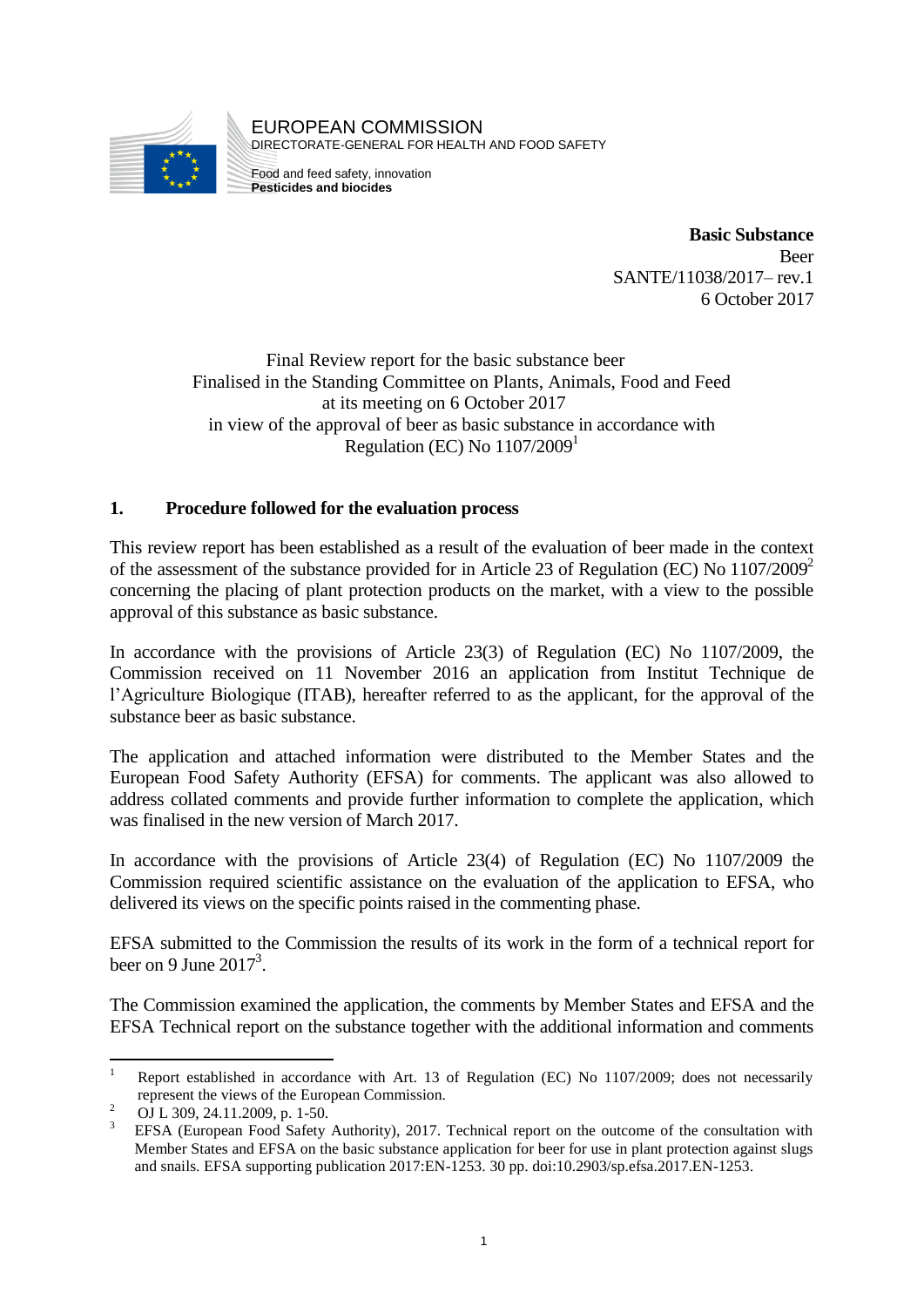provided on it by the applicant, before finalising the current draft review report, which was referred to the Standing Committee on Plants, Animals, Food and Feed for examination. The draft review report was finalised in the meeting of the Standing Committee of 6 October 2017.

The present review report contains the conclusions of the final examination by the Standing Committee. Given the importance of the EFSA technical report, and the comments and clarifications submitted, all these documents are also considered to be part of this review report.

### **2. Purposes of this review report**

This review report, including the background documents and appendices thereto, has been developed in support of the **Commission Implementing Regulation (EU) 2017/2090<sup>4</sup>** concerning the approval of beer as basic substance under Regulation (EC) No 1107/2009.

The review report will be made available for public consultation by any interested parties.

Without prejudice to the provisions of Regulation (EC) No  $178/2002^5$ , in particular with respect to the responsibility of operators, following the approval of beer as basic substance, operators are responsible for using it for plant protection purposes in conformity with the legal provisions of Regulation (EC) No 1107/2009 and with the conditions established in the sections 4, 5 and Appendixes I and II of this review report.

EFSA will make available to the public all background documents and the final Technical Report of EFSA, as well as the application without the Appendixes and excluding any information for which confidential treatment is justified in accordance with the provisions of Article 63 of Regulation (EC) No 1107/2009.

Products containing exclusively one or more basic substances do not require authorisation in line with derogation set under Article 28 of Regulation (EC) No 1107/2009. As a consequence, no further assessment will be carried out on such products. However, the Commission may review the approval of a basic substance at any time in conformity with the provisions of Article 23(6) of Regulation (EC) No 1107/2009.

### **3. Overall conclusion in the context of Regulation (EC) No 1107/2009**

The overall conclusion based on the application, including the results of the evaluation carried out with the scientific assistance of EFSA, is that there are clear indications that it may be expected that beer fulfils the criteria of Article 23.

Beer fulfils the criteria of a 'foodstuff' as defined in Article 2 of Regulation (EC) No 178/2002.

<sup>&</sup>lt;u>.</u> <sup>4</sup> OJ L 297, 15.11.2017, p. 22.

<sup>5</sup> OJ L 31, 1.2.2002 p. 1-24 - Regulation (EC) No 178/2002 of the European Parliament and of the Council of 28 January 2002 laying down the general principles and requirements of food law, establishing the European Food Safety Authority and laying down procedures in matters of food safety.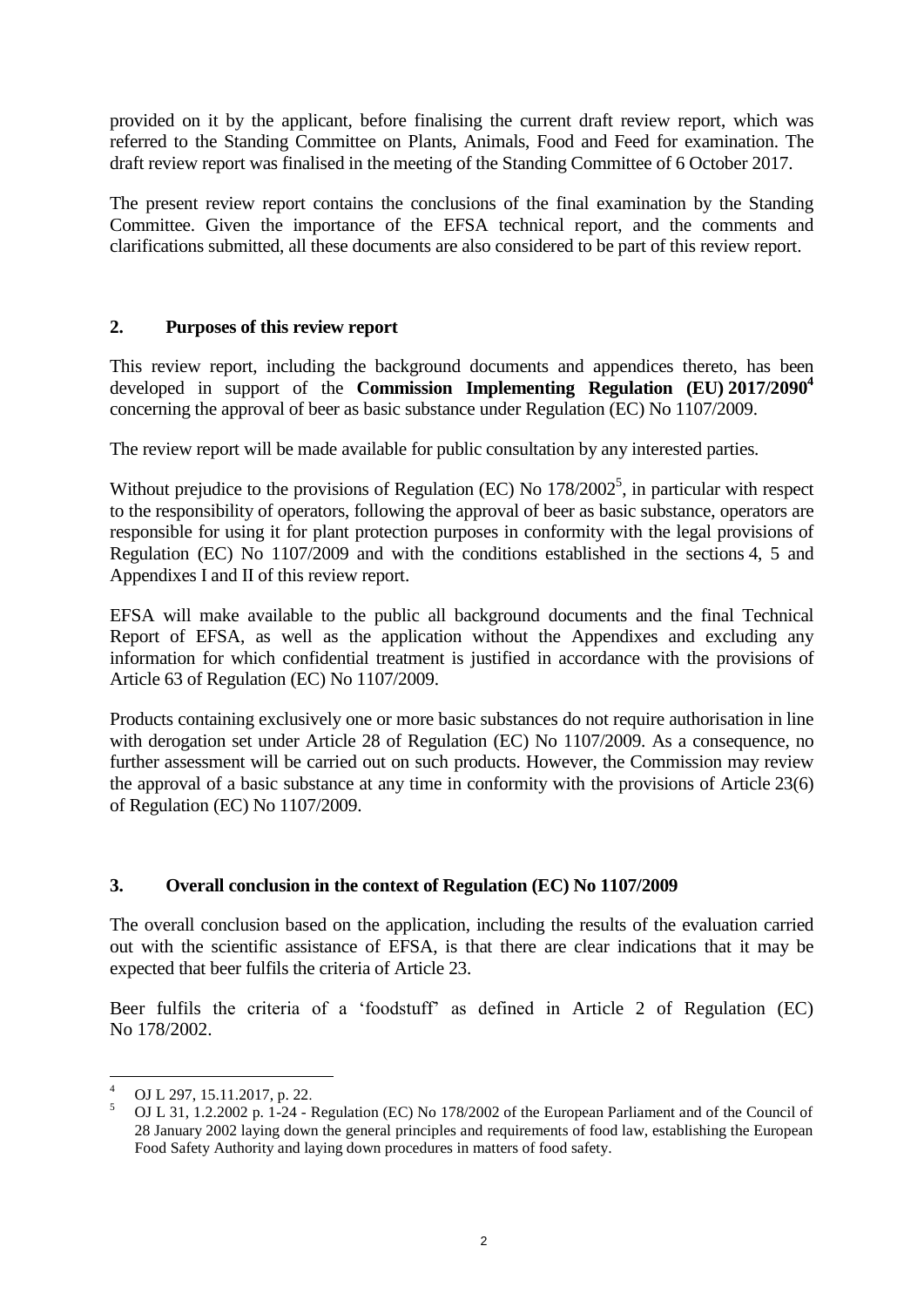Considering the EFSA conclusions on the basic substance application for beer, the rate of application and the conditions of use which are described in detail in Appendix I and II, it is concluded that the use of beer would not lead to concerns for human health. Furthermore, the conditions of use are not expected to lead to the presence of residues of concern in food or feed commodities.

Beer does not have an inherent capacity to cause endocrine disrupting (according to the interim criteria in Regulation (EC) No 1107/2009) or immunotoxic effects. The component ethanol is reported to have neurotoxic effects. However, this does not preclude approval because beer is a widely consumed foodstuff in the EU and any additional exposure and associated risk from the intended use in traps is considered trivial, as confirmed by EFSA. Beer is not predominantly used for plant protection purposes but nevertheless is useful in plant protection. Finally, it is not placed on the market as a plant protection product.

It can be concluded that the substance has neither an immediate or delayed harmful effect on human or animal health nor an unacceptable effect on the environment when used in accordance with the supported uses as described in Appendix II.

In fact, these indications were reached within the framework of the uses which were supported by the applicant and mentioned in the list of uses supported by available data (attached as Appendix II to this review report) and therefore, they are also subject to compliance with the particular conditions and restrictions in sections 4 and 5 of this report.

Extension of the use pattern beyond those described above will require an evaluation at Community level in order to establish whether the proposed extensions of use can still satisfy the requirements of Article 23 of Regulation (EC) No 1107/2009.

The following points were considered as open by EFSA (2017) for beer, followed by the reason why the risk is considered negligible:

 *The available information on the agricultural use suggests that, in general, the exposure to non-target organisms is limited. However, some considerable exposure to some non-target organisms, like bees, non-target arthropods or endangered snails, cannot be excluded, as they are not prevented to visit the traps and may be attracted by beer.*

As noted by EFSA the exposure to non-target organisms is limited. Considering the use in covered traps any effect on non-target organisms will be local. No unacceptable residual effect is expected to prevent rapid regeneration from surrounding fields. Therefore, it is concluded that the risk to non-target organisms is acceptable.

#### **4. Identity and biological properties**

The main properties of beer are given in Appendix I.

The beer used shall be of food grade quality.

It has been established that for beer of food grade quality as notified by the applicant, no relevant impurities are considered, on the basis of information currently available, of toxicological, ecotoxicological or environmental concern.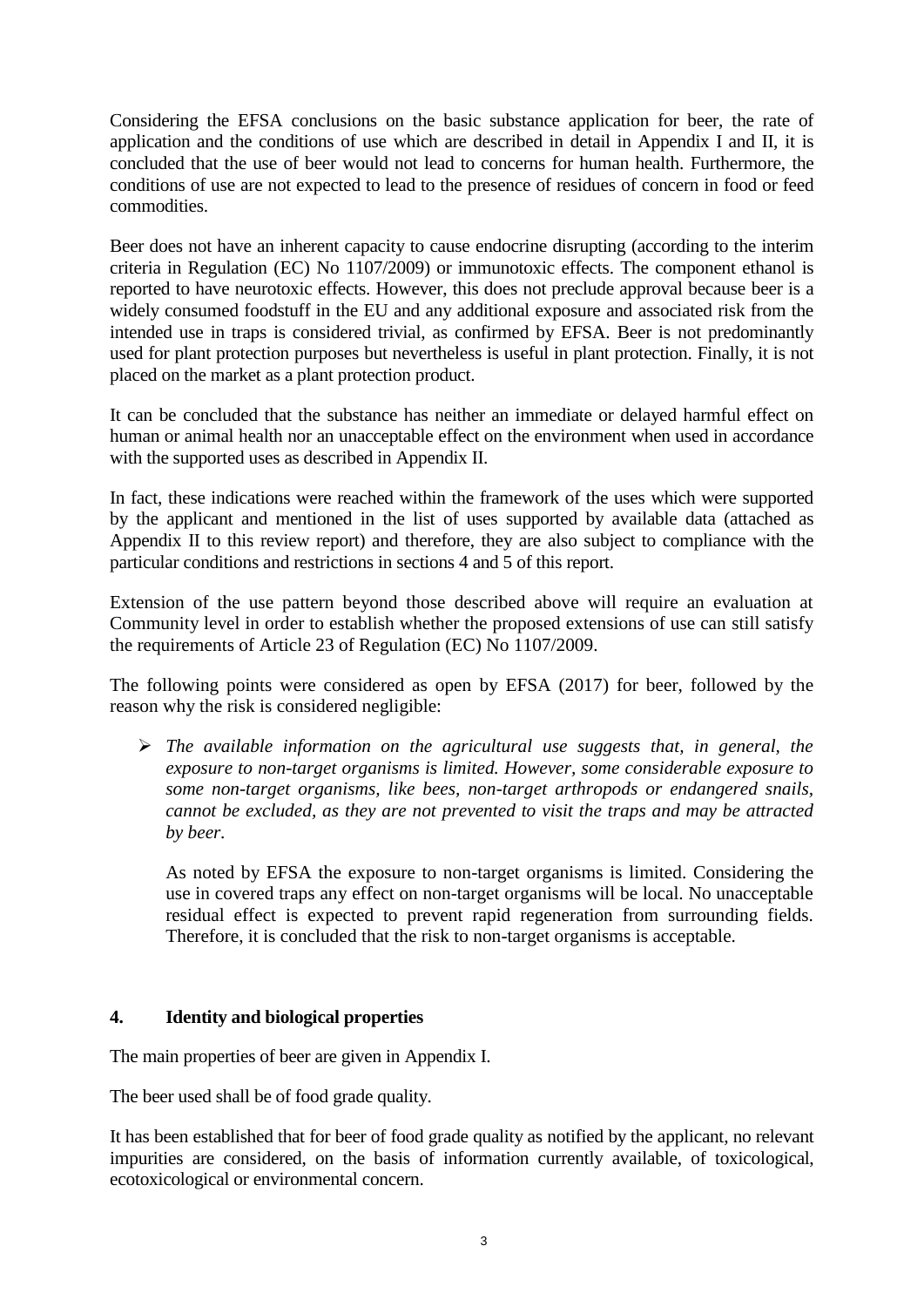### **5. Particular conditions to be taken into account in relation to the uses as basic substance of beer**

Beer must be identified by the specifications given in Appendix I and must be used in compliance with conditions of supported uses as reported in Appendixes I and II.

The following conditions for use deriving from assessment of the application have to be respected by users:

- Only uses as basic substance being a molluscicide are approved;
- Beer shall be applied in covered traps.

Use of beer must be in compliance with conditions specified in the Appendixes I and II of this review report.

On the basis of the proposed and supported uses (as listed in Appendix II), no particular issues have been identified.

### **6. List of studies to be generated**

No further studies were identified which were at this stage considered necessary.

### **7. Updating of this review report**

The information in this report may require to be updated from time to time to take account of technical and scientific developments as well as of the results of the examination of any information referred to the Commission in the framework of Articles 23 of Regulation (EC) No 1107/2009. Any such adaptation will be finalised in the Standing Committee on Plants, Animals, Food and Feed, as appropriate, in connection with any amendment of the approval conditions for beer in Part C of Annex of the Regulation (EC) No 540/2011.

### **8. Recommended disclosure of this review report**

Considering the importance of the respect of the approved conditions of use and the fact that a basic substance will not be placed on the market as plant protection product, hence, no further assessment will have to be carried out on it, it is very important to inform not only applicants but also potential users on the existence of this review report.

It is therefore recommended that the competent authorities of Member States will make available such report to the general public and operators by means of their national relevant websites and by any other appropriate form of communication to ensure that the information reaches potential users.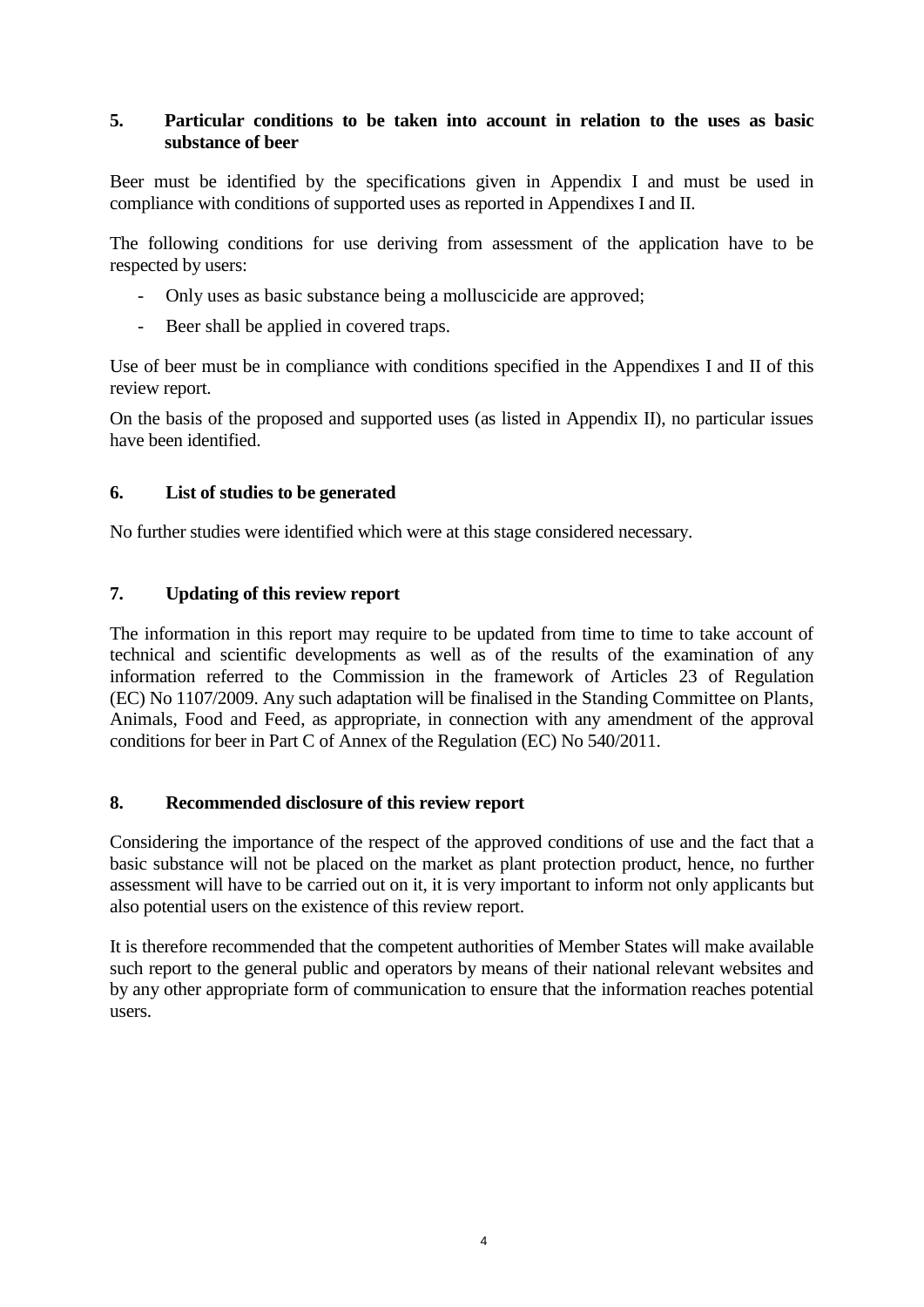## **APPENDIX I**

# **Identity and biological properties**

# BEER

| <b>Common name (ISO)</b>                        | Not applicable                                                                                                                                        |  |  |  |  |  |  |
|-------------------------------------------------|-------------------------------------------------------------------------------------------------------------------------------------------------------|--|--|--|--|--|--|
| <b>Chemical name (IUPAC)</b>                    | Not relevant                                                                                                                                          |  |  |  |  |  |  |
| <b>Chemical name (CA)</b>                       | Not relevant                                                                                                                                          |  |  |  |  |  |  |
| <b>Common names</b>                             | beer                                                                                                                                                  |  |  |  |  |  |  |
| <b>CAS No</b>                                   | 8029-31-0                                                                                                                                             |  |  |  |  |  |  |
| <b>CIPAC No and EEC No</b>                      | None                                                                                                                                                  |  |  |  |  |  |  |
| <b>FAO</b> specification                        | None                                                                                                                                                  |  |  |  |  |  |  |
| <b>Minimum purity</b>                           | Food grade quality                                                                                                                                    |  |  |  |  |  |  |
| <b>Relevant impurities</b>                      | Not applicable                                                                                                                                        |  |  |  |  |  |  |
| <b>Molecular mass and structural</b><br>formula | Not applicable                                                                                                                                        |  |  |  |  |  |  |
| <b>Mode of Use</b>                              | Undiluted beer used in covered slug traps. Number of traps<br>used per surface area based on slug pressure/damage, up to a<br>max. of 1 trap per $m2$ |  |  |  |  |  |  |
| Preparation to be used                          | AL (Any other liquid)                                                                                                                                 |  |  |  |  |  |  |
| <b>Function of plant protection</b>             | Molluscicide                                                                                                                                          |  |  |  |  |  |  |